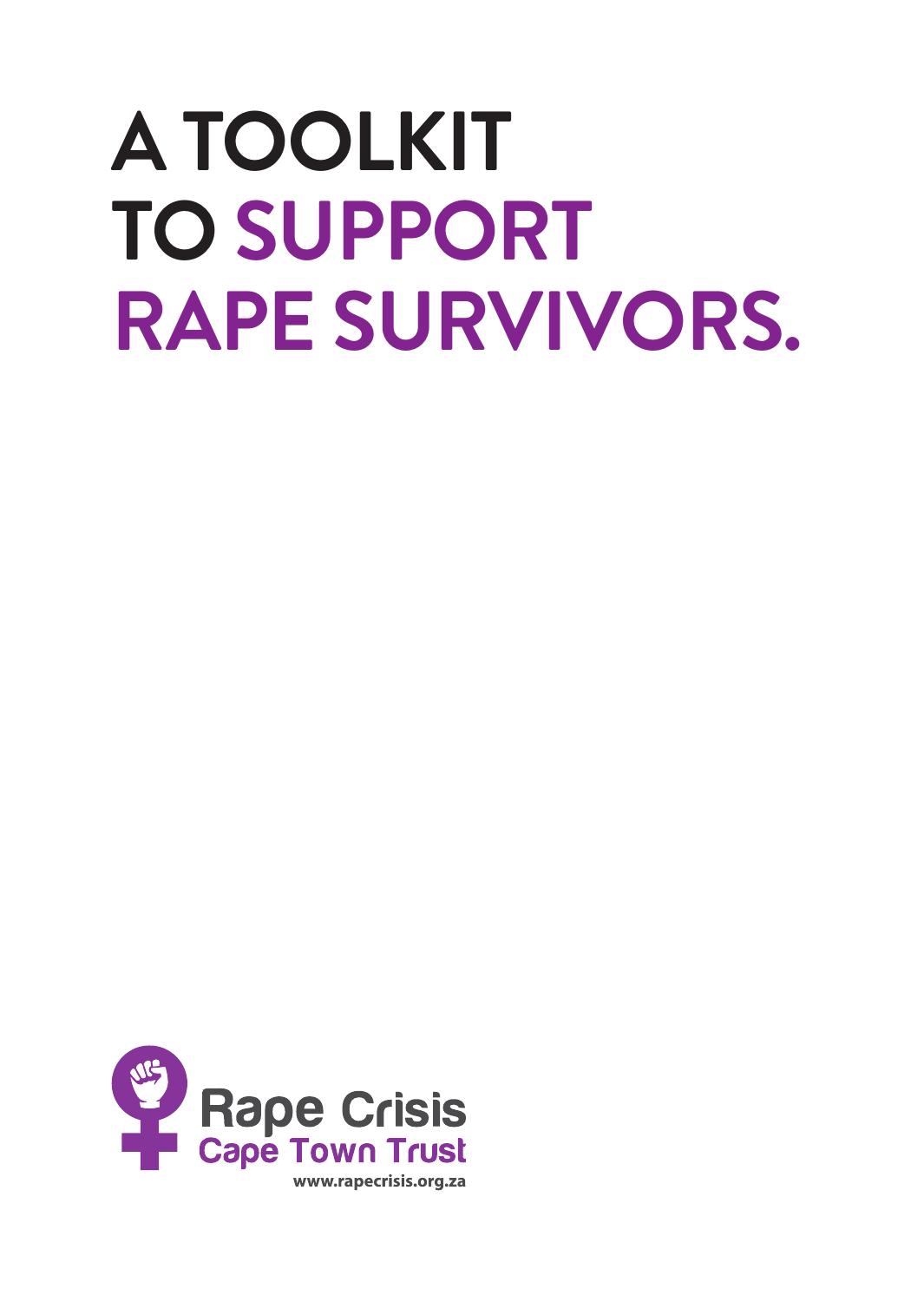# **ABOUT THE TOOLKIT.**

If someone you know has been raped & is going through a challenging time, they will be feeling a range of emotions. You too may be feeling a range of confusing emotions & may be wondering how you can help.

Rape Crisis has created a toolkit to support rape survivors. If you can't speak to anyone, speak to us on our helpline: 021 447 9762 or visit our website: www.rapecrisis.org.za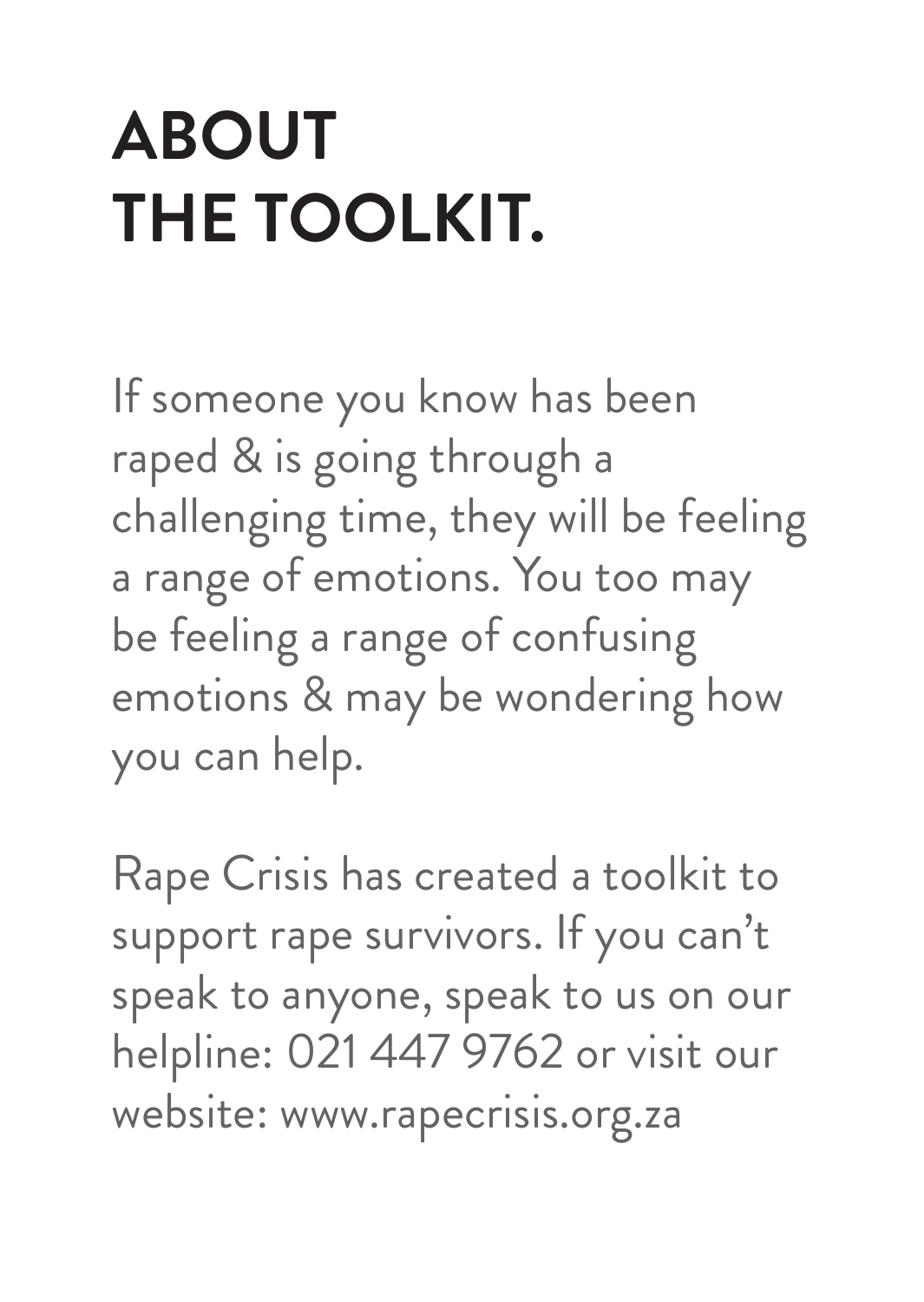# **LISTEN.**



Good listening requires effort & concentration. Let the survivor talk as much as they want. Don't be afraid of silence. Give them a comfortable space to speak when they feel able. Respect their choice to share what it is they are able to when they are able to.

Counselling can help a survivor, but only when they are ready.

You can also come in for counselling to get support for yourself & advice on how to help the survivor.

> 021 447 9762 www.rapecrisis.org.za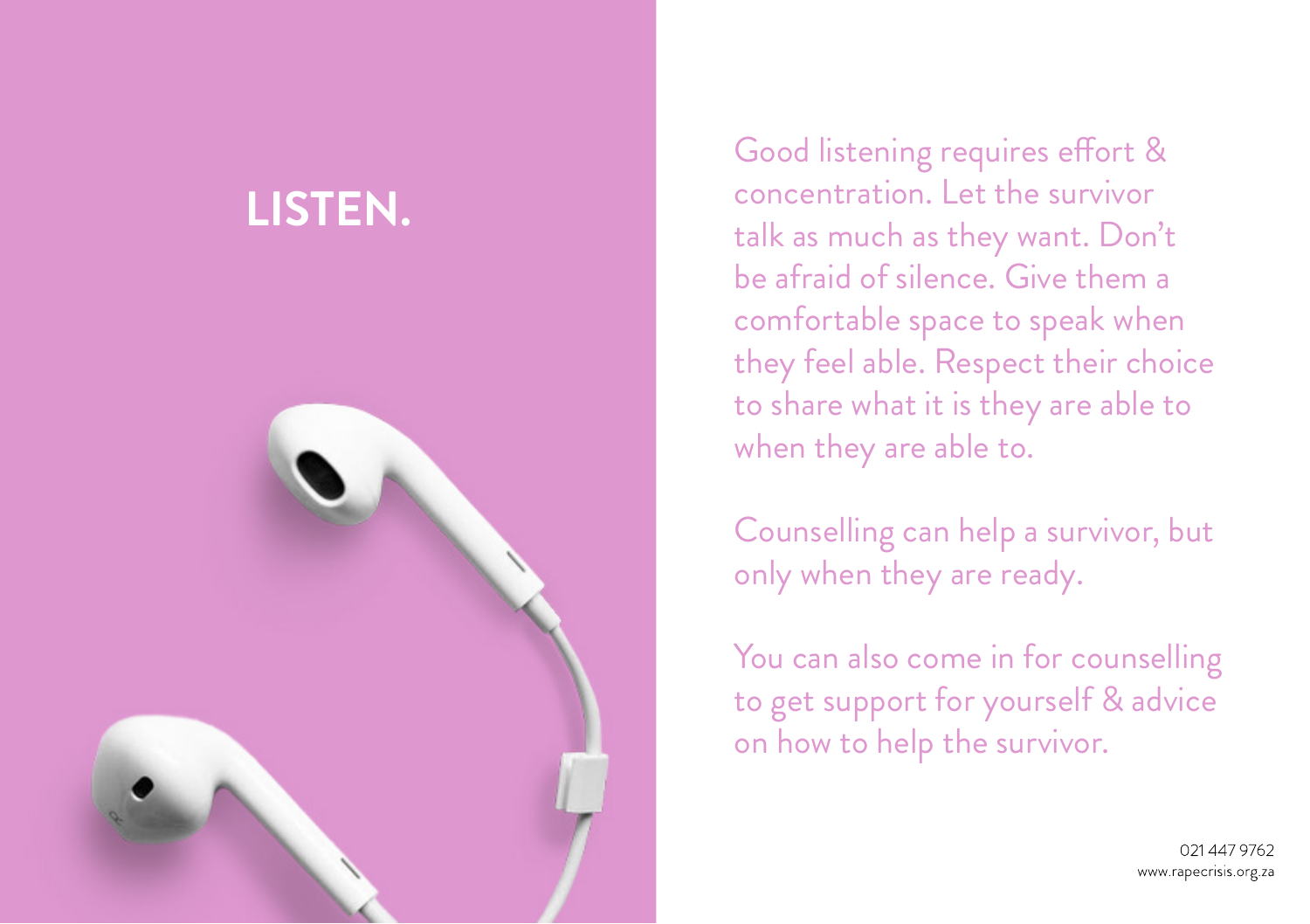

#### **BELIEVE.**

The survivor needs to know that you believe them, that you are trying to understand & that you are sincere & trustworthy.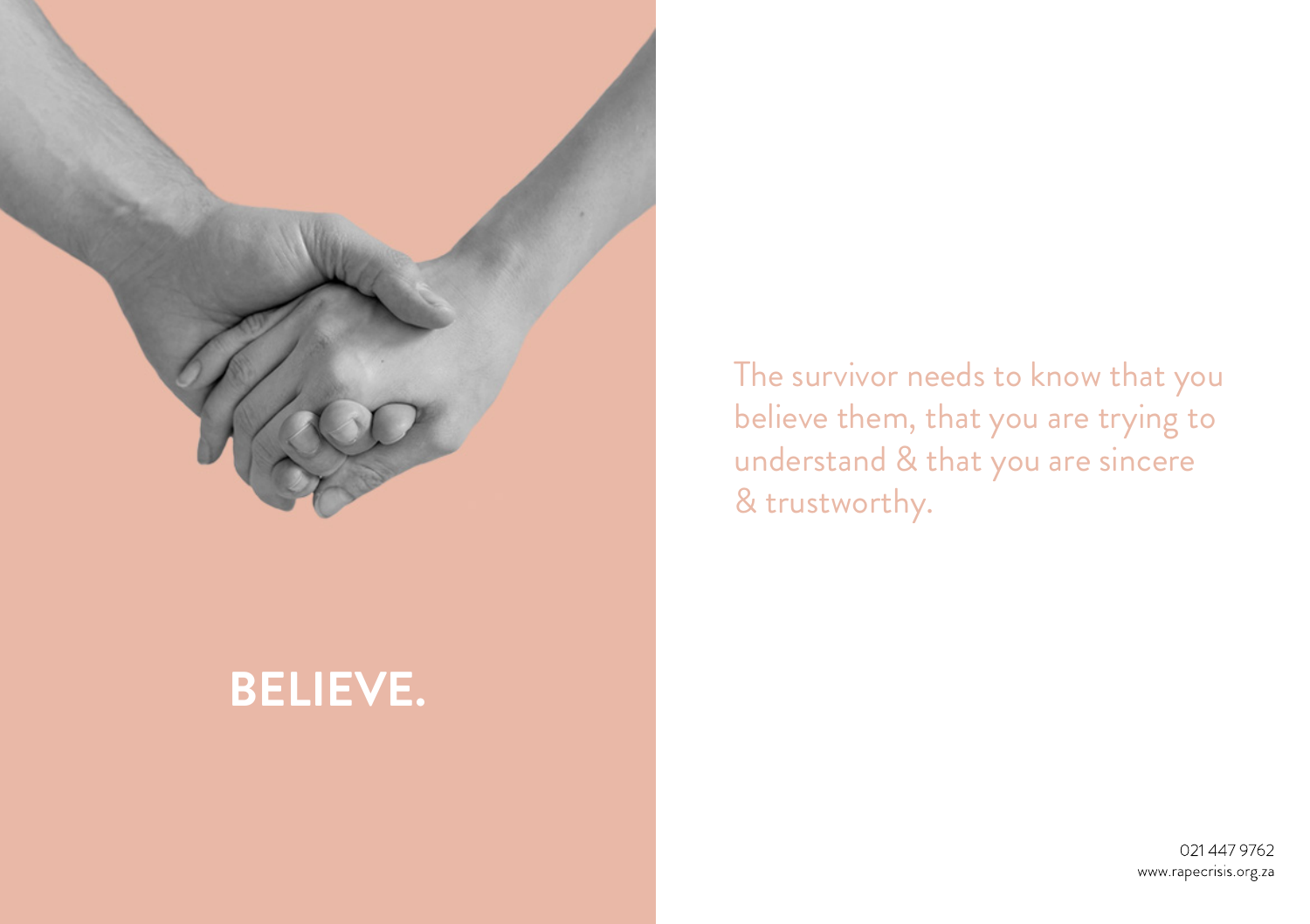

#### **EMPATHISE.**

Be mindful of rape myths. Rape myths ignore the feelings that survivors experience & are used to claim that the survivor wasn't really raped or that in some way, the survivor was to blame.

Have an open attitude & be aware of negative judgements. Let them feel that they can trust you & that you are there to listen to their story.

> 021 447 9762 www.rapecrisis.org.za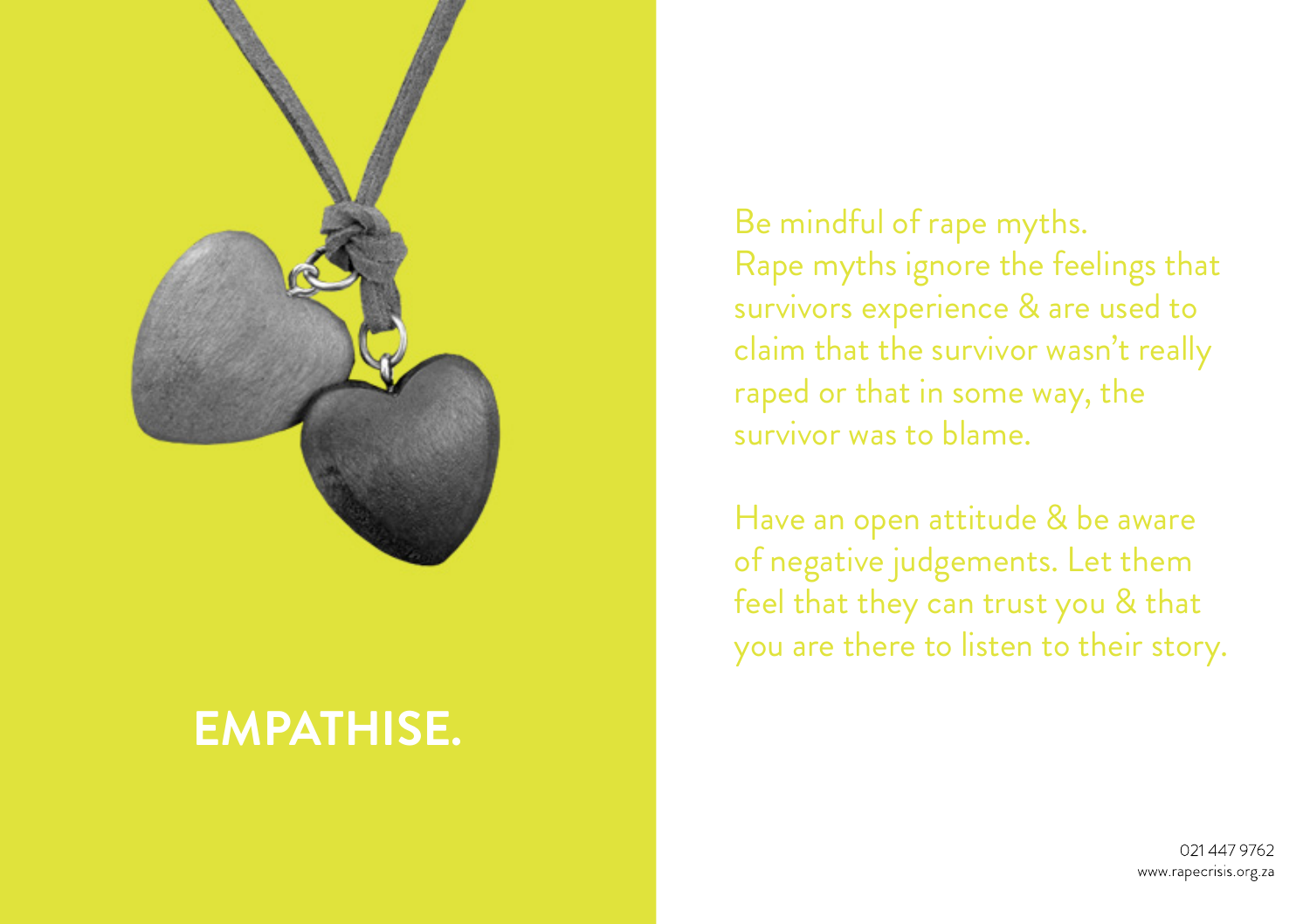## **EMPOWER.**



The survivor has been in a situation in which their power has been forcefully taken away. Once the survivor starts making their own decisions, they will be able to start feeling in control of their life again.

Encourage the survivor to regain a sense of self & of their own power. Don't force the survivor to do what you want them to do. But make sure they know what choices & options are available to them.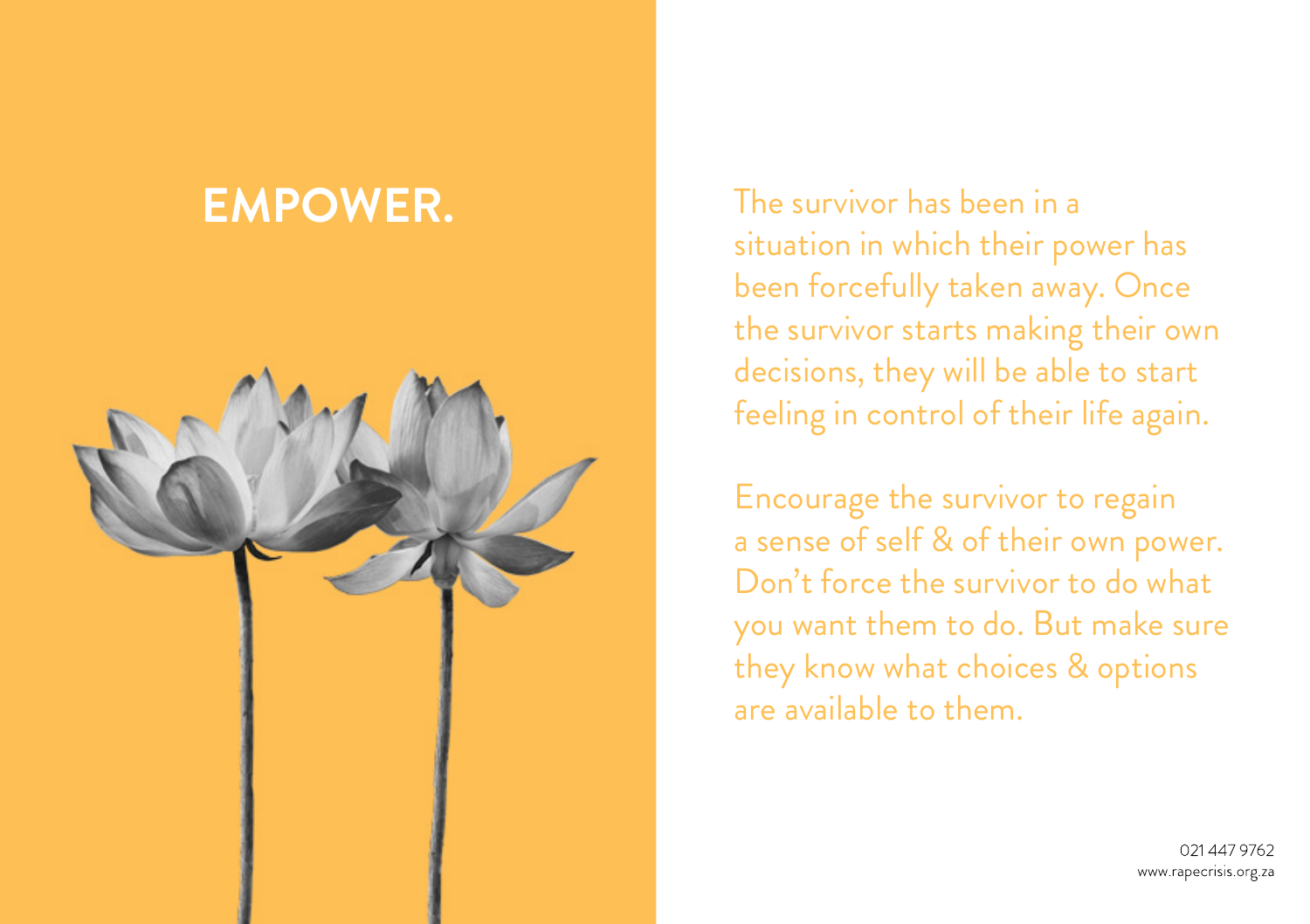#### **BE PATIENT.**



Healing is a lengthy process. Let the survivor decide how much time they need to heal. Sometimes we need to pause, think & feel.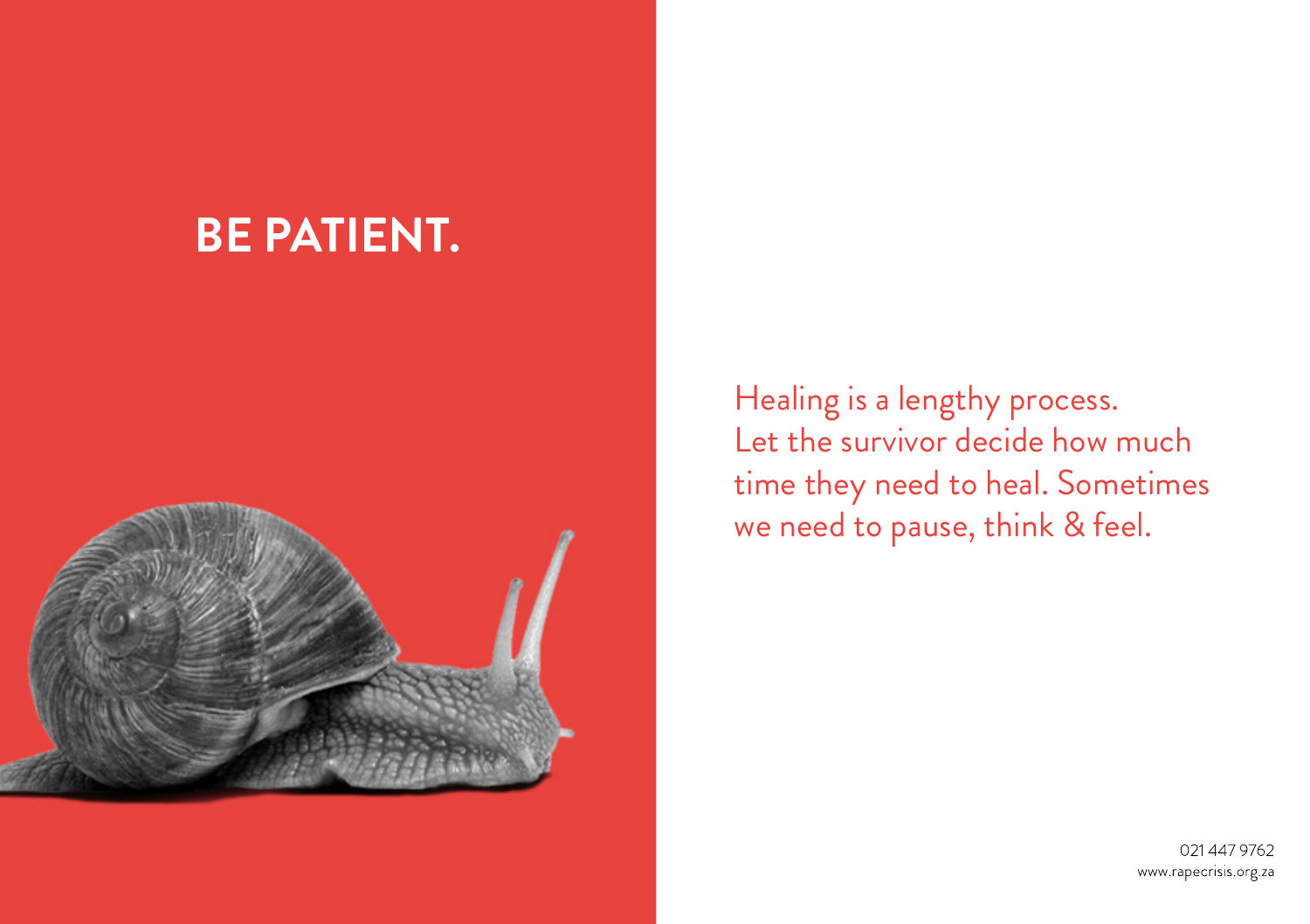## **BE COMPASSIONATE.**



Be sensitive to their moods, feelings & emotions. You can share your feelings but remember this is not about you it is about them.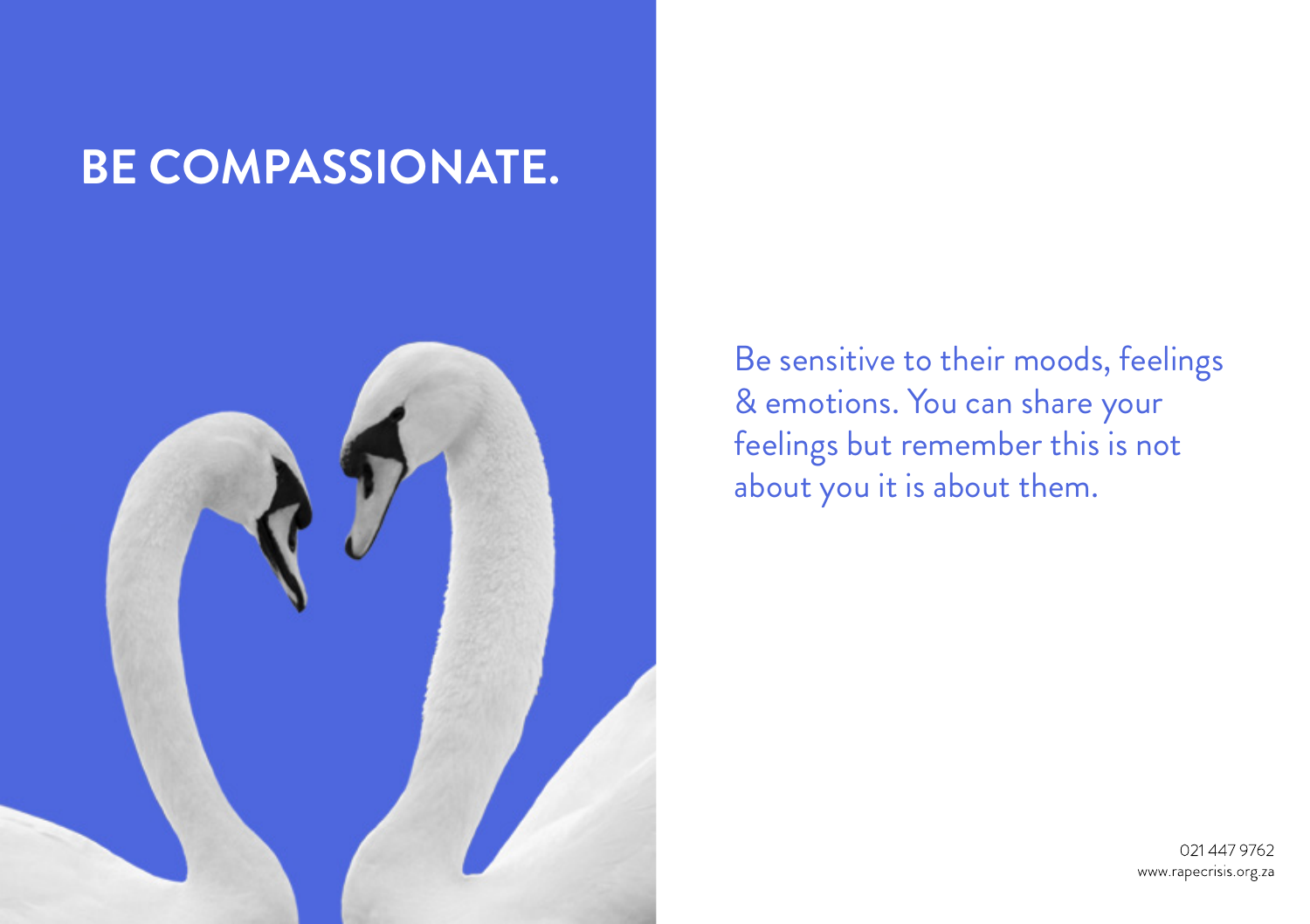

## **TAKE CARE OF YOURSELF.**

If you ignore your own needs, you won't be able to help with the survivor's needs. It is not easy supporting someone. Counselling can help you through the process.